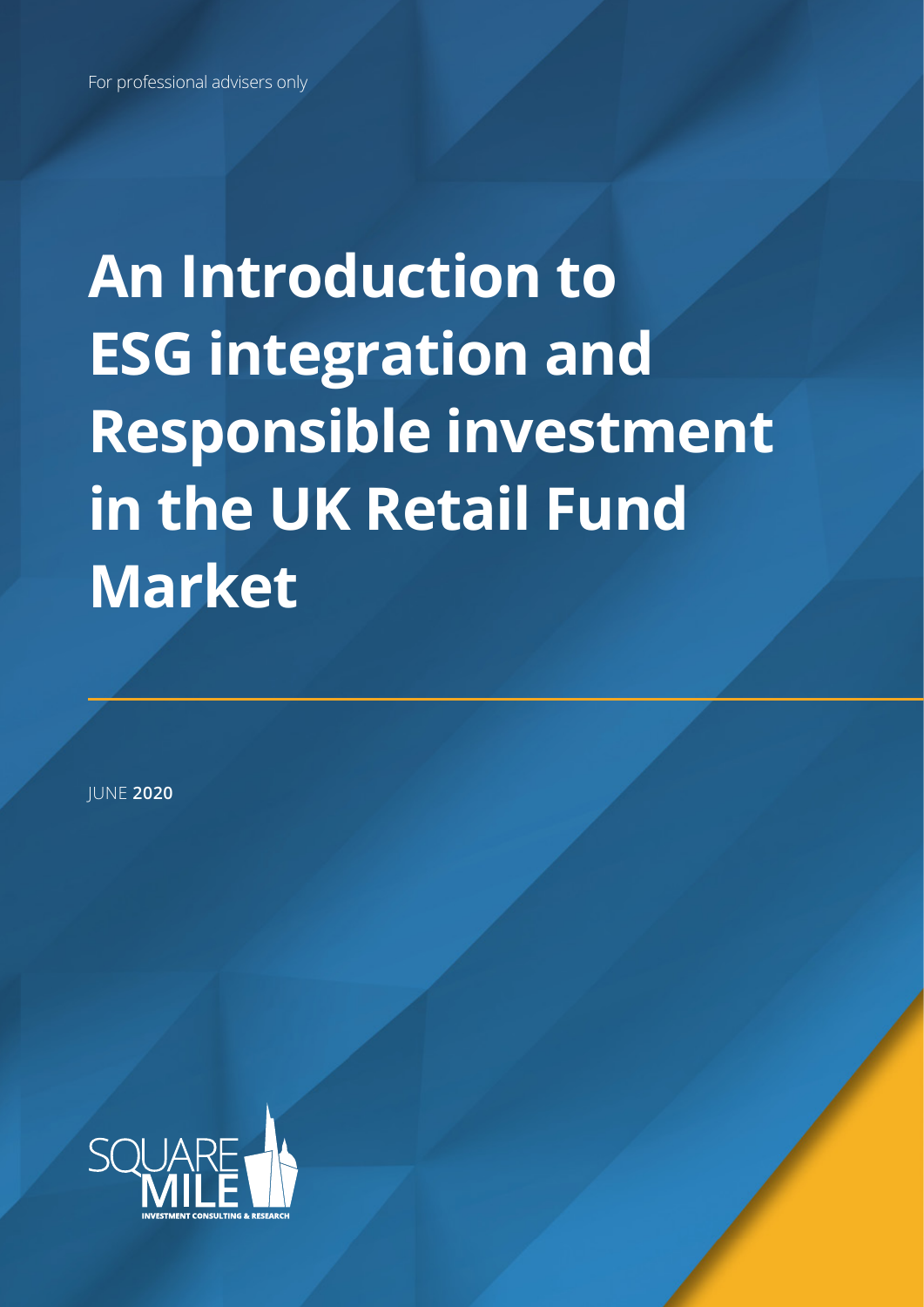

## **Contents**

| Introduction                                    | 3               |
|-------------------------------------------------|-----------------|
| How to define ESG and Responsible investment    | $\overline{4}$  |
| The evolution of Responsible investment and ESG | 5               |
| The market today                                | 8               |
| The growth in AUM                               | 8               |
| The proposed Suitability Requirement            | 10              |
| What does this mean for Advisers?               | 10              |
| What we are doing at Square Mile                | 10 <sup>°</sup> |
| The ESG research process and assessments        | 10 <sup>°</sup> |
| Square Mile's Responsible ratings               | 11              |
| What is next?                                   | 13              |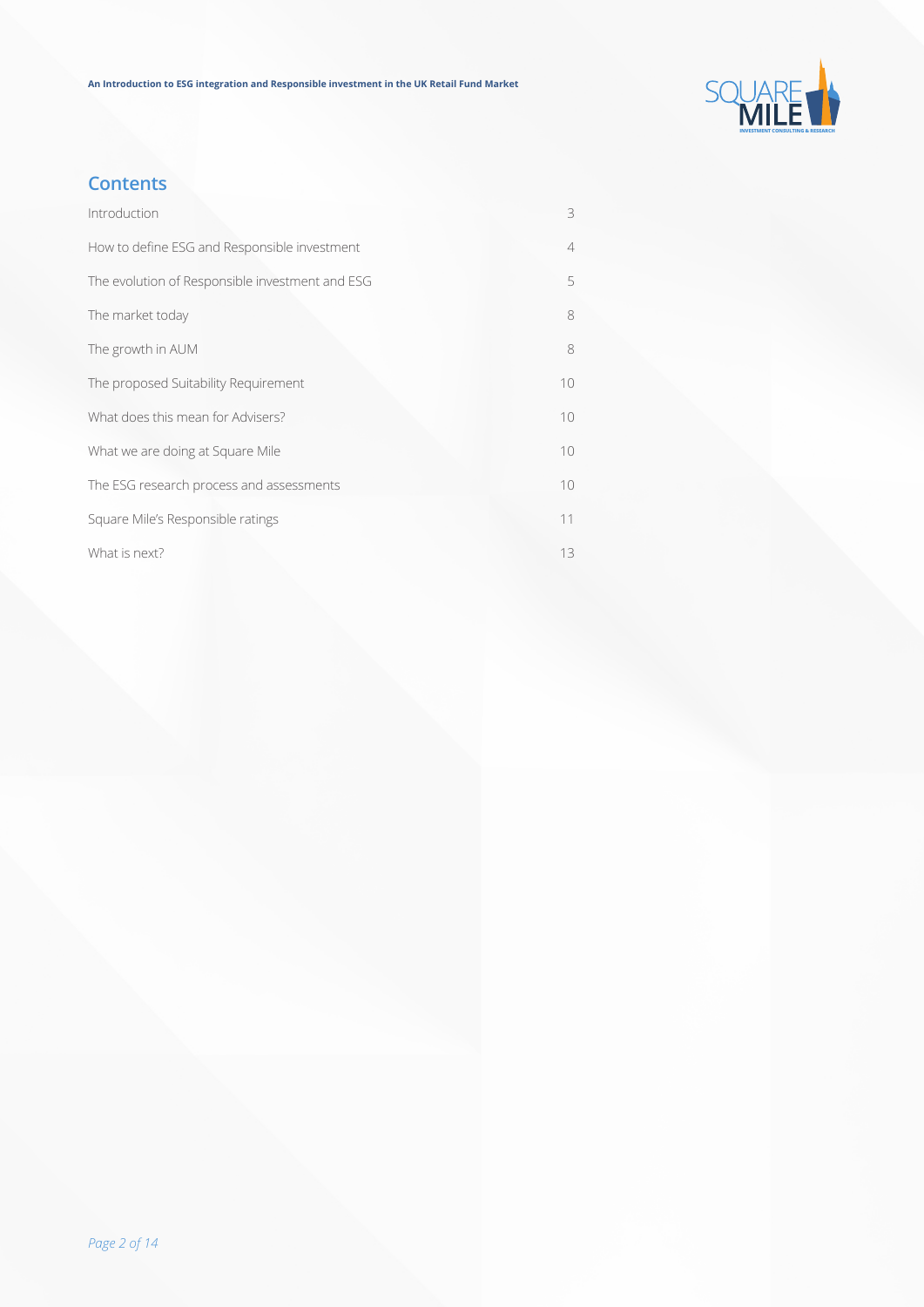

## **Introduction**

It is without question that 2019 was the coming of age for ESG and Responsible investment; new terms for many in the market, and ones that are having a significant impact. As with all new trends, however, there has been both confusion and misinterpretation within the industry and amongst investors, as well as much discussion as to whether this is a fad or the future. At Square Mile, we believe it is the future and, given how rapidly Responsible funds are being launched and ESG factors are being integrated into the investment processes of funds across all sectors of the market, we believe that, ultimately, the industry does too.

This seismic shift has undoubtedly been driven by three factors;

- **•** The legislative and regulatory agenda, for example, legislation tackling climate change or corporate behaviour.
- **•** Increasing investor and consumer awareness, as individuals seek to better understand how their money is currently being invested and how this could be brought in line with the other steps that they are taking to become more responsible citizens.
- **•** The leaders of asset management businesses increasingly asserting the need for us as an industry to reconsider how we assess securities in order to truly ascertain their impact upon society and/or the planet and how we can improve this.

Referencing the impact of climate change, Larry Fink, Chairman and CEO of BlackRock, stated *'We are on the edge of a fundamental reshaping of finance'*, whilst the magnitude of change we are in the midst of has also been highlighted by Peter Harrison, CEO of Schroders. Mr Harrison stated that *"We [Schroders] think sustainability-driven investing will be one of the fastest growing and most exciting sectors in the coming years. Identifying investments which have a beneficial impact on society and the environment, as well as generating positive financial returns is of increasing importance to investors around the world. … Impact Investing is going to be the biggest mega trend in our sector over the next two decades. I believe this is the blueprint for the future of our industry."* 

Comments such as these from the industry's leadership, and the growing interest of consumers in understanding how their savings are being deployed, highlight the importance of building an understanding of ESG and Responsible investment to not only meet the needs of clients, but also to meet the incoming regulatory change. The changes are pursuant to Article 25 of MiFID II, with the European Commission currently seeking to amend Delegated Regulations to Articles 2, 52 and 54, which will require advisers to build an assessment of each client's ESG preferences into the suitability test. To help with this, in this document we seek to establish how we define ESG and Responsible investment, how they have evolved and what the embrace of the integration of ESG analysis and Responsible investment within the industry means for you and your clients.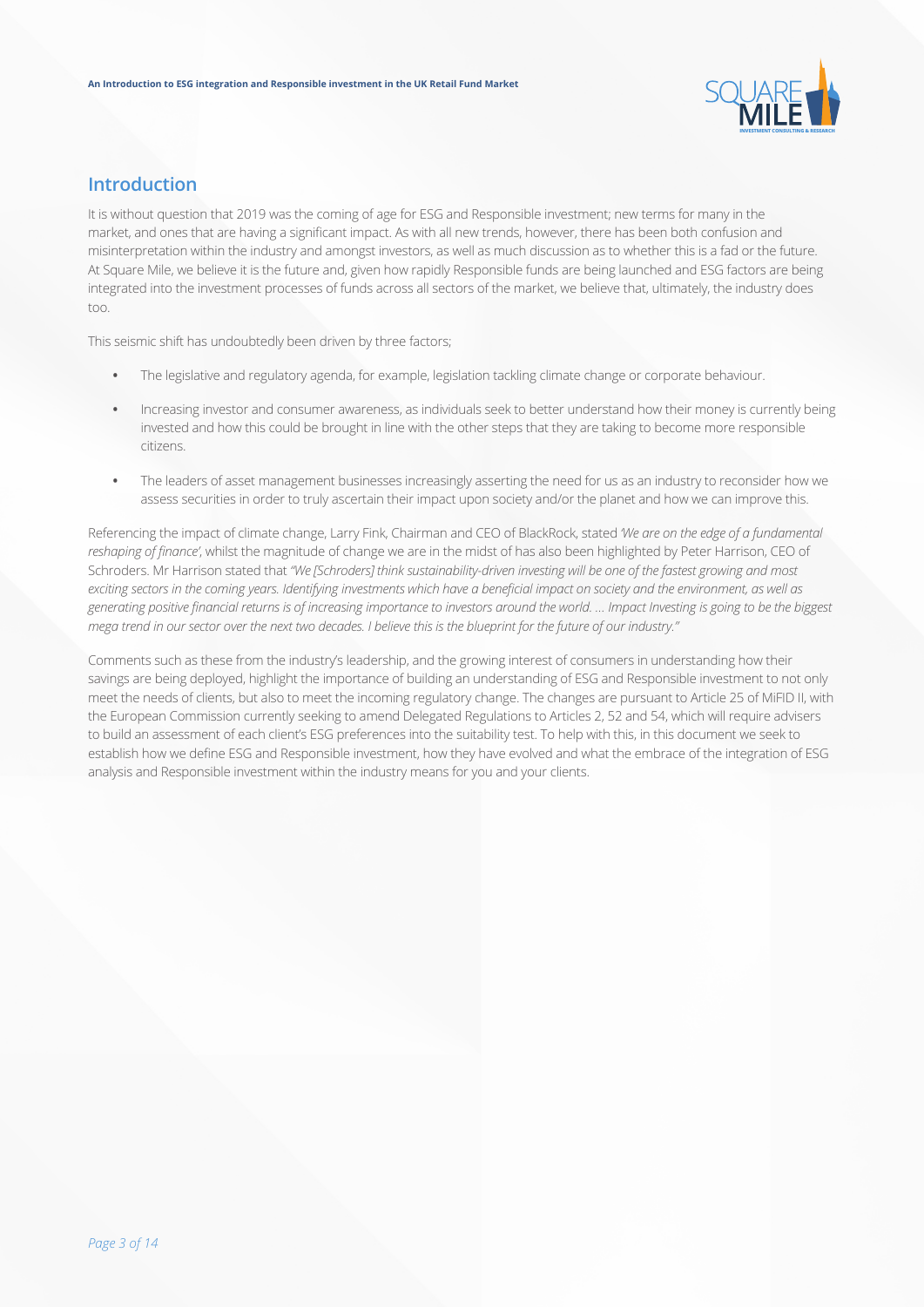

## **How to define ESG and Responsible investment**

2019 was abuzz with terms like ESG, as all elements of the asset management industry sought to embrace the sea change and meet investor and regulatory demand to become more responsible stewards of capital by focusing on the effect, either negative or positive, that their work could have upon society and the environment.

However, as with all new movements, there has been both confusion and misinterpretation as to what all the different terms, such as ESG, actually mean and how they impact upon funds and their managers' investment approaches.

So, before we go any further, we felt it imperative to define what ESG means and how it should be considered alongside the broader context of Responsible investment.

ESG is an acronym which stands for Environmental Social Governance and, as stated by Andrew Parry, Head of Sustainable Investment at BNY Mellon subsidiary Newton Investment Management, it should be seen as an input into the fundamental analysis done on companies by analysts and portfolio managers globally to better establish the potential risks of an investment and how best to mitigate them. Importantly, this analysis can be applied to any and all funds and is not just specific to funds with terms such as 'sustainability' in their name.

We would note here that when the new regulations are introduced, they will be accompanied by a taxonomy regulation. The taxonomy, or terms of reference, is being introduced to facilitate a consistent form of sustainable investment, and so the provision of standard definitions should assist in the adoption of common practice within the industry. So, we have provided details of the definitions that will be contained in the forthcoming taxonomy in the examples of ESG factors below.

As defined by the taxonomy, examples of ESG factors considered in company analysis include, for example;

- **E** "climate change mitigation, climate change adaption, the sustainable use and protection of water and marine resources, the transition to a circular economy, waste prevention and recycling, pollution prevention and the protection of healthy ecosystems."
- **S** "investments that contribute to tackling inequality, that foster social cohesion, social integration and labour relations or investments in human capital or economically or socially disadvantaged communities."
- **G** "companies with sound management, employee relations and tax compliance."

When thinking about ESG, Andrew Parry's use of the word 'input' is key, because, contrary to what many have been led to believe by the misuse of terminology, ESG does not in itself produce a better outcome for either society or the environment. Instead, it is simply another lens through which to consider risks to a company and/or an investment thesis.

Therefore, whilst the consideration of ESG factors within company analysis could cause an analyst/portfolio manager to reconsider a position, or its weighting, due to a perceived risk, the use of ESG analysis does not engender:

- **•** company/sector exclusions.
- **•** a focus on companies which are helping the world transition to a more sustainable future.
- **•** investment in companies/entities having a positive impact, such as a social housing project.

Instead, these areas fall under the umbrella term of Responsible investment.

Responsible investment differs from ESG analysis because it is focused on outcomes and what a fund is trying to achieve alongside, or other than, financial returns. In essence, we would say that these funds are not only focused on trying to achieve positive financial returns, but also have the ability to contribute to a positive outcome for society and/or the environment and/or to avoid harm.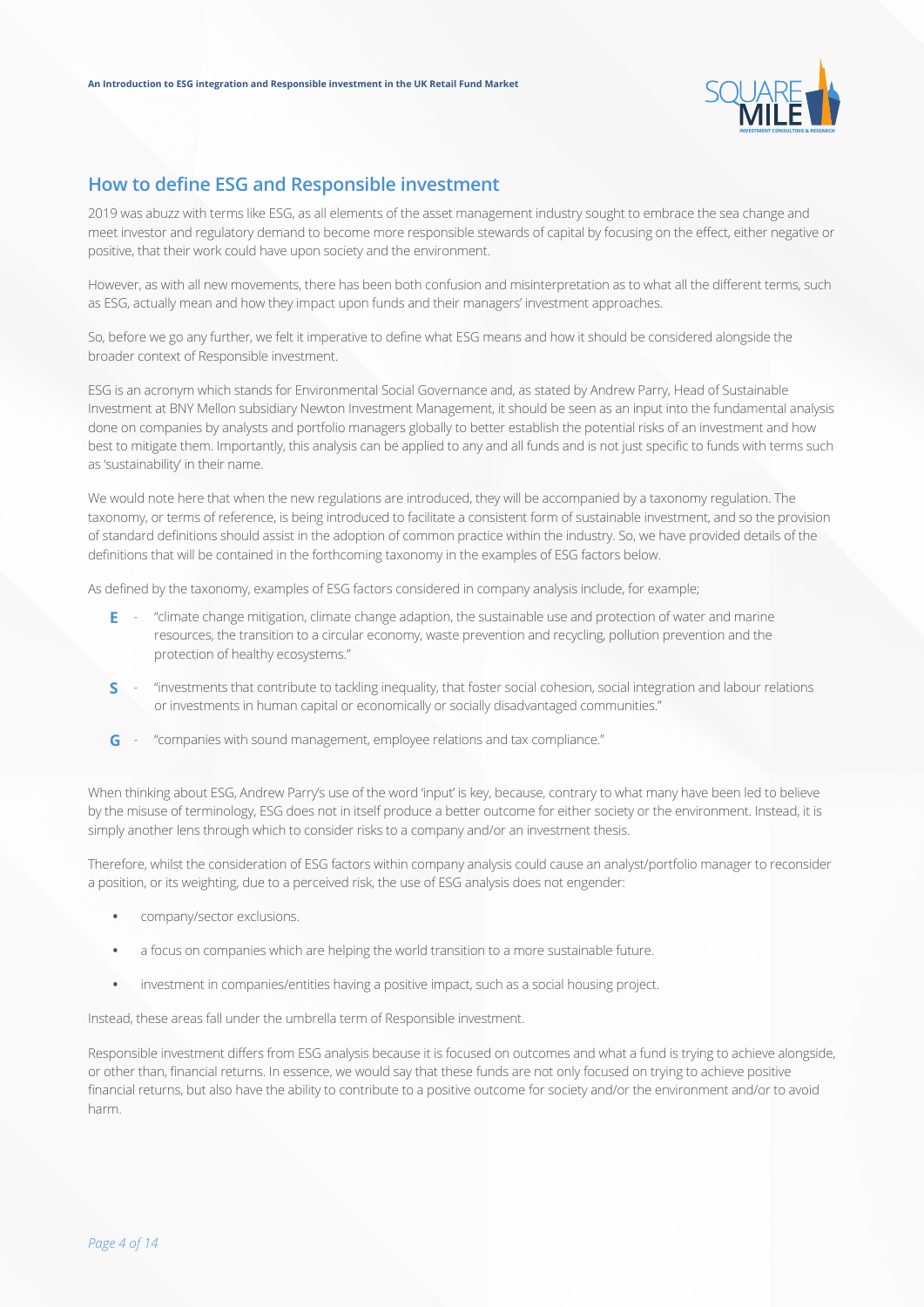

At Square Mile, we categorise Responsible investment funds into three broad groups:

- **• Exclusion** funds which exclude companies or other entities which have a negative impact upon society and/or the environment.
- **• Sustainability** funds which reward and encourage positive change and leaders in sustainability.
- **• Impact** funds which actively include companies or entities which have a positive impact upon society and/or the environment.

However, it should be noted that some funds may employ more than one of the three characteristics in their investment approach.

In summary, ESG integration is an input into the investment process, rather than an output of it, whilst, Responsible investment is focused on trying to do good, avoid harm and deliver the desired outcome.

Now that we have defined how we interpret ESG and Responsible investment at Square Mile, we can move onto the primary focus of this document – what it all means for you and your clients. To establish the answer to this, we will be discussing the evolution of Responsible investment and ESG, the proposed suitability requirement and what it means in practice for you and your business and, finally, what we are doing at Square Mile. Also, if you would like some futher information, we can provide you with our analysis of the impact of ESG/Responsible investment upon performance.

### **The evolution of Responsible investment and ESG**

We wanted to give you an insight into the evolution of Responsible investment as a whole, in order to provide some context as to where the genesis of ESG and all of the modern forms of Responsible investment originated from.

Responsible investment is not a new phenomenon. In fact, various faith-based communities have influenced how people spend their money using ethical guidelines for centuries. For example, in 1758 the Quaker Philadelphia Yearly Meeting prohibited its members from participating in the slave trade. Whilst in his 18th century sermon, 'The Use of Money', John Wesley, one of Methodism's founding fathers, mandated what type of company his adherents could and could not invest in, thereby providing us with an early form of negative screening. Wesley's calls for the avoidance of 'sinful' companies that have a negative impact upon society can be seen echoed in the investment approach of funds today that use screening processes to remove the so-called 'sin stocks', such as tobacco, alcohol or defence-related companies, from their investment universes.

From the mid 20th century onwards, social and political movements also played a part in the evolution of Responsible investment, because, as the use of mutual funds became a more widespread practice, people sought to align their personal and political convictions with their investments. Moreover, they also began to realise the power and opportunity that shareholders have to influence company behaviours in order to produce a better outcome for society. It was from this backdrop that one of the first 'modern' ethical funds, the PAX World fund, emerged. A foundation stone of Responsible investment globally, this fund was launched in 1971 in the USA by Luther Tyson and Jack Corbett, employees of the United Methodist Church, in part to protest against the Vietnam War and the American companies profiting from it and, more broadly, as a mechanism to encourage companies to both create and meet fixed standards of social and environmental responsibility.

Meanwhile, in the UK the popularity of Responsible investment, or, as it was traditionally named, ethical investment, accelerated in the 1970s and 1980s. Driven by concerns of the Apartheid in South Africa, both individuals and public and private institutions divested from companies operating in the country in protest against the regime and its horrific impacts. As part of this, EIRIS, the UK's first independent research service for ethical investors, was established in 1983. A year later, we saw the launch of the UK's first ethical retail fund, the Friends Provident Stewardship Life fund, which was followed in 1987 by the UK's first environment focused fund, the Jupiter Ecology fund. Following this, in 1990, one of the first Responsible investment focused indexes, the Domini 400 Social index, was launched in the US, and in 1991 the UK Social Investment Forum (UKSIF) was established. By 1996 there was over £1 billion held in UK retail ethical funds and in 1998 the UK published the world's first Corporate Governance Code; a set of standards of good practice for listed companies .

These developments continued apace as we entered the 21st century, when, in 2000, an amendment to the 1995 Pensions Act made it law that the trustees of occupational pension schemes had to declare whether or not they had taken social, environmental or ethical factors into account when making investment decisions. By 2004, the assets held in UK retail ethical funds had reached £5 billion and, in 2005, there was a key advancement in the form of the Freshfields United Nations Environment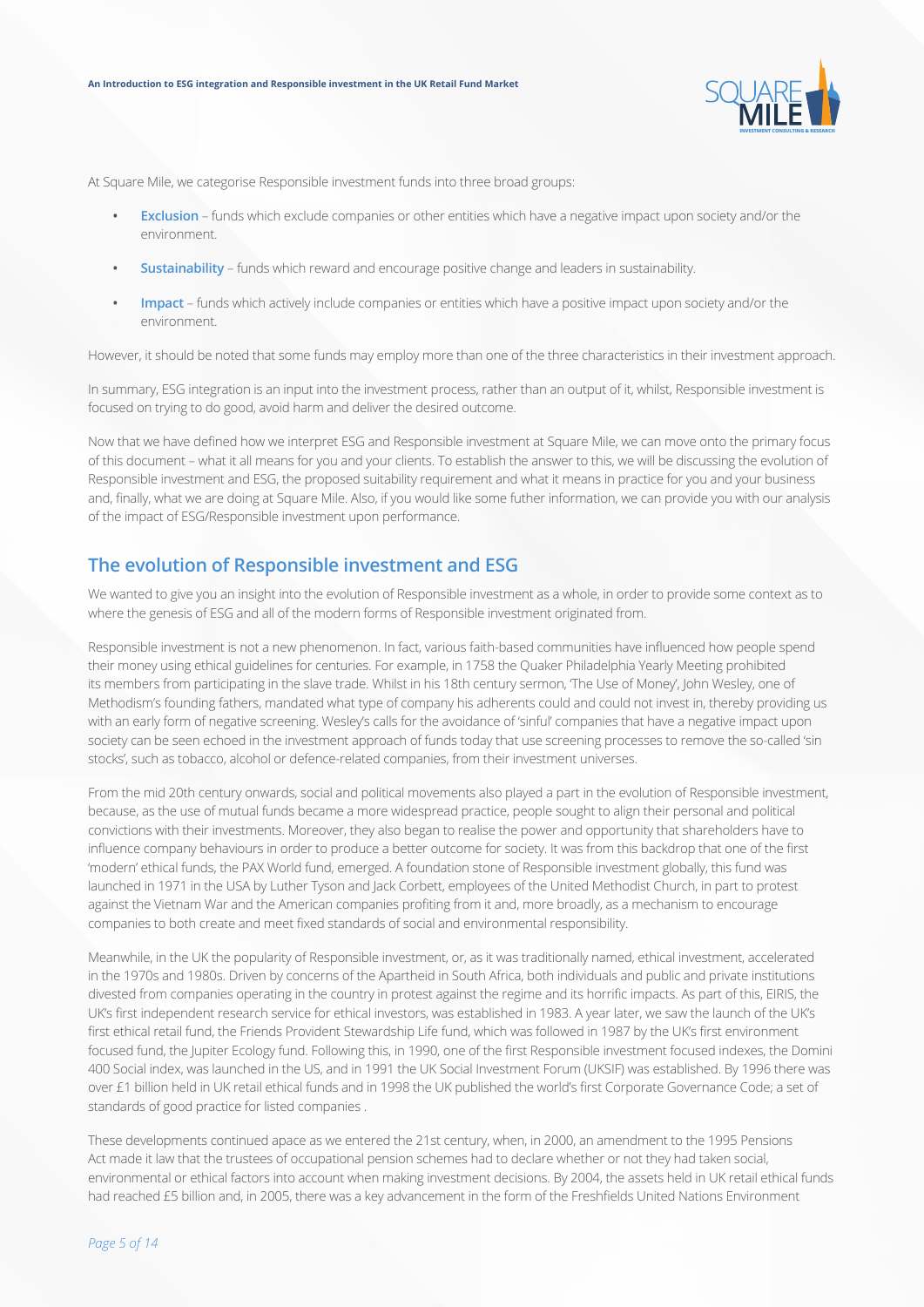

Programme Finance Initiative Report. The UNEP FI is a global partnership between the United Nations Environment Programme and organisations within the finance sector that aims to develop and promote links between the environment, sustainability and financial performance. At this time, one of the main focuses of the UNEP FI's Asset Management Working Group was that "despite the growing body of evidence that Environmental Social Governance (ESG) issues can have a material impact on the financial performance of securities and an increased recognition of the importance of assessing ESG-related risks, those seeking a greater regard for ESG issues in investment decision-making often encounter resistance on the basis of a belief that institutional principals and their agents are legally prevented from taking account of such issues." This report was therefore key to the ongoing evolution of Responsible investment because it put into place the legal framework through which asset managers could consider and/or integrate ESG factors in their investment processes.

This report was followed a year later by the launch of the United Nations Principles of Responsible Investment (UN PRI), which is a global investor initiative working in partnership with the UNEP FI and the UN Global Compact. The first of its kind, this initiative seeks to support the integration of Responsible investment practices within the global investment industry by helping its network of signatories, including asset management groups, pension funds, etc, incorporate ESG factors into their investment processes and decisions by way of its six Principles for Responsible Investment, outlined below, to which its signatories commit.

As institutional investors, we have a duty to act in the best long-term interests of our beneficiaries. In this fiduciary role, we believe that environmental, social, and corporate governance (ESG) issues can affect the performance of investment portfolios (to varying degrees across companies, sectors, regions, asset classes and through time).

We also recognise that applying these Principles may better align investors with broader objectives of society. Therefore, where consistent with our fiduciary responsibilities, we commit to the following:

- **•** Principle 1: We will incorporate ESG issues into investment analysis and decision-making processes.
- **•** Principle 2: We will be active owners and incorporate ESG issues into our ownership policies and practices.
- **•** Principle 3: We will seek appropriate disclosure on ESG issues by the entities in which we invest.
- **•** Principle 4: We will promote acceptance and implementation of the Principles within the investment industry.
- **•** Principle 5: We will work together to enhance our effectiveness in implementing the Principles.
- **•** Principle 6: We will each report on our activities and progress towards implementing the Principles.

The Principles for Responsible Investment were developed by an international group of institutional investors reflecting the increasing relevance of environmental, social and corporate governance issues to investment practices. The process was convened by the United Nations Secretary-General.

In signing the Principles, we as investors publicly commit to adopt and implement them, where consistent with our fiduciary responsibilities. We also commit to evaluate the effectiveness and improve the content of the Principles over time. We believe this will improve our ability to meet commitments to beneficiaries as well as better align our investment activities with the broader interests of society.

#### *Source: UN PRI Website*

In 2008 the World Bank, an organisation comprised of five institutions established in 1944 to reduce poverty and support development, issued the first labelled green bond. A green bond is a bond whose proceeds are ring fenced for either climate or environmentally focused projects. It is usually asset-linked and is essentially intended to financially support projects that are helping in the fight against climate change, such as the construction of solar power plants. The chart on the next page shows the increase in the issuance of green bonds from 2008 to the end of 2019.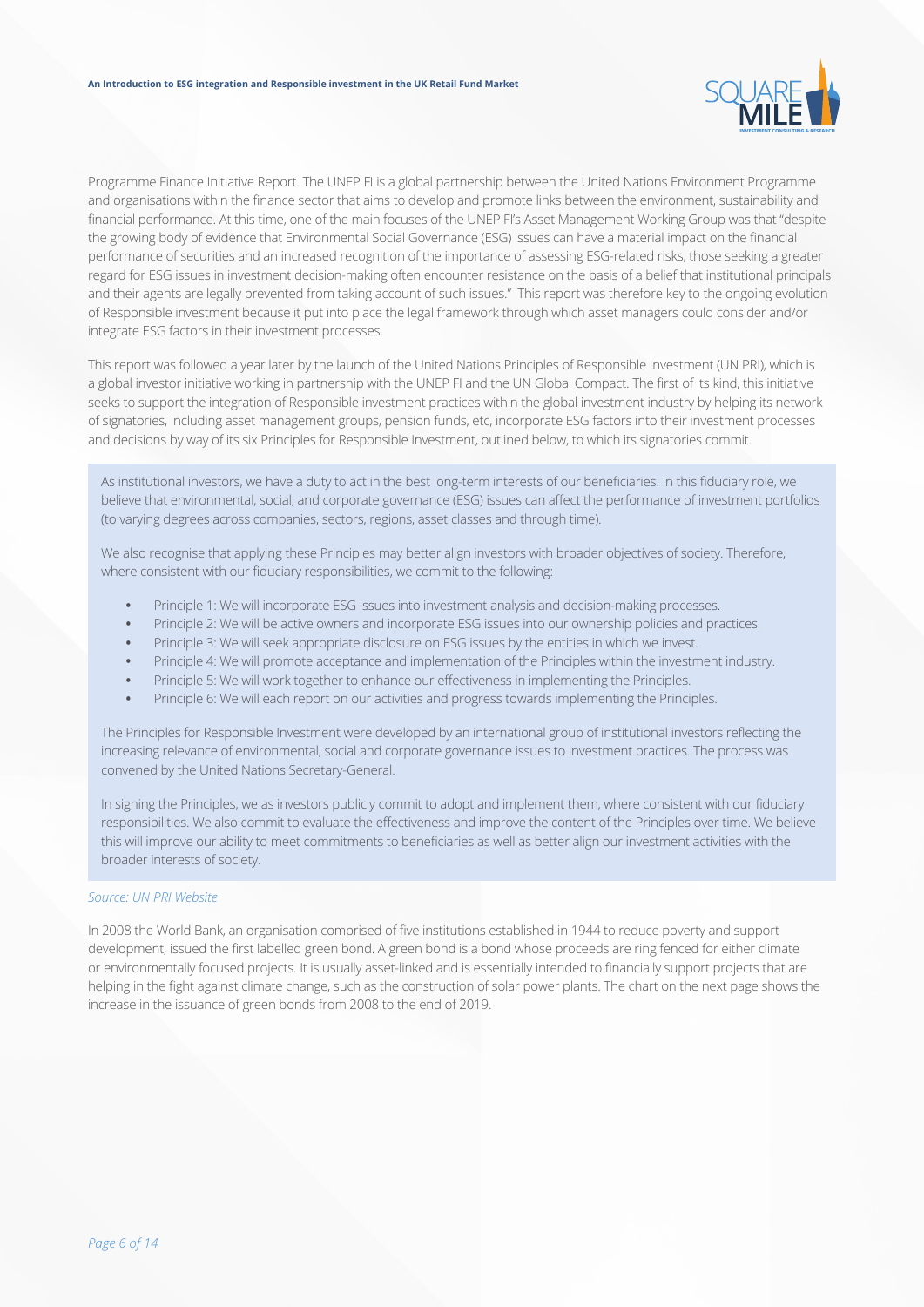

#### *Figure 1: Green Bond Market Size*



#### *Source: Bloomberg*

2015 was another milestone in the world of Responsible investment, with the launch of the United Nations Sustainability Development Goals, known as the UN SDGs, which are illustrated in the image below. These 17 development goals have been adopted by all of the United Nation Member States and aim to provide countries and their governing bodies with a blueprint to "end poverty, protect the planet and ensure that all people enjoy peace and prosperity by 2030." The goals are purposefully high level in their nature, so as to capture all of the most critical issues facing the world's populace, and are also integrated in recognition of the fact that in order to truly achieve one goal, the others must be met too. To ensure that the goals are being met, there are 169 associated targets, which are measured using 232 indicators of achievement.



#### *Source: UN SDG Website*

The UN SDGs have been adopted by many asset management groups in the UK as either a thematic or stock selection basis for their various Responsible investment products or as a way of demonstrating to the investors what the fund might be trying to achieve or its intended impact. We would note that as the 17 UN SDGs were developed for countries and/or governments they might be slightly too broad for use at a fund level and might instead be better as more of a foundation stone of an investment approach.

In a clear demonstration of the asset management industry's evolving attitude towards Responsible investment, two years after the launch of the UN SDGs came an investor initiative known as the Climate Action 100+. Comprised of over 370 investors globally with a collective assets under management of c. \$35 trillion, Climate Action 100+ was established to take on the world's largest corporate greenhouse gas emitters and pressure them into changing their behaviours, improve their standards of governance and, ultimately, reduce their emissions, in order to ameliorate their impact upon the environment.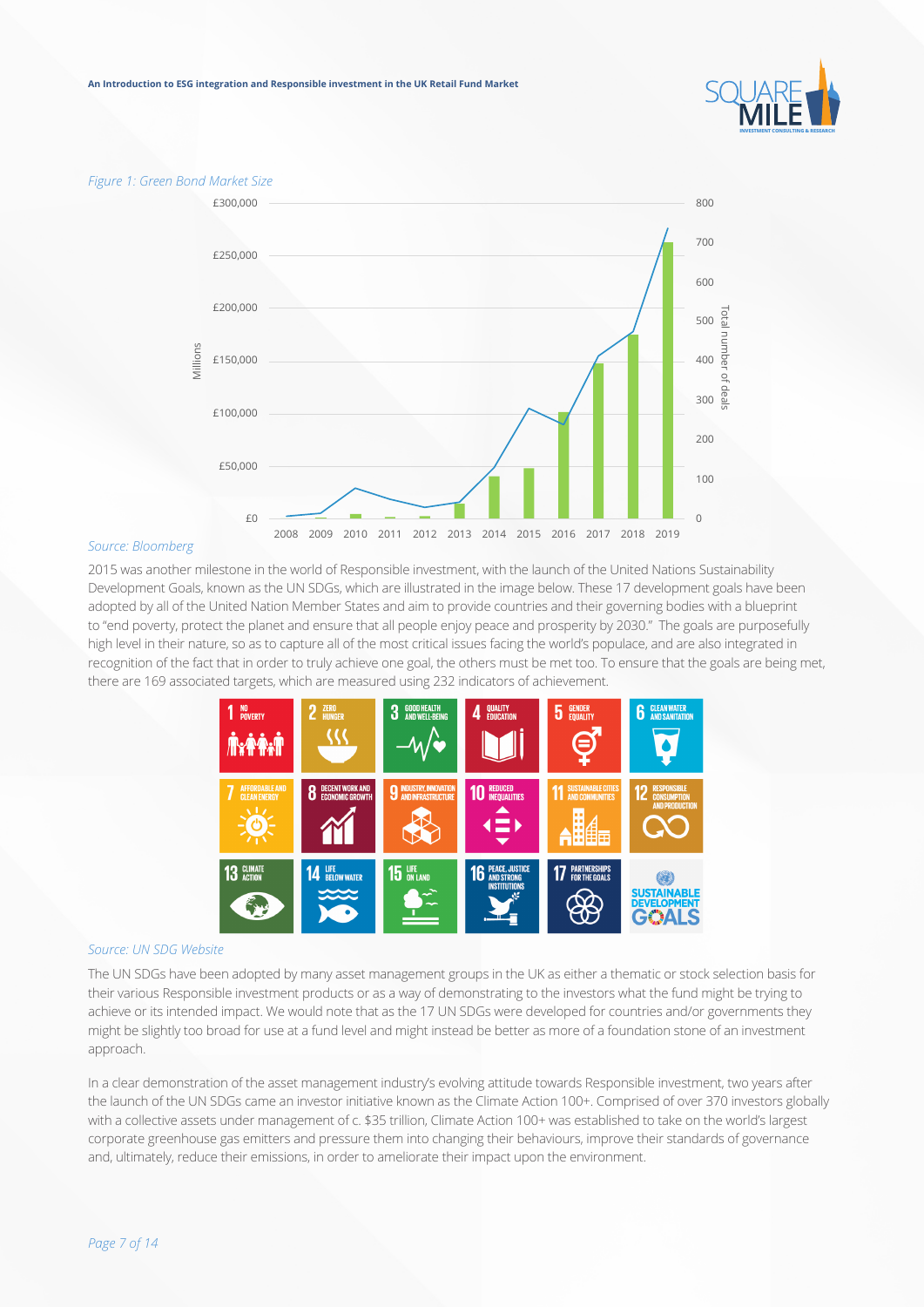

## **The market today**

Pleasingly, by 2019 it seemed as though we were starting to reach a new normal. Many firms committed to integrating ESG analysis into the investment processes of all their funds and sought to launch, or did launch, some form of Responsible investment fund, the number of signatories to the UN PRI hit the 2500 mark, the CFA Institute launched an ESG Qualification, and green bonds hit \$1 trillion in assets. Also, in October 2019, the Business Roundtable, a prestigious association of American chief executives, shook up the business world by releasing a statement signed by 200 CEOs, which redefined the purpose of a company. Indeed, for as long as anyone can remember, the primary focus of public companies has been to increase shareholder value. However, the association said that companies should now also be looking out for the interests of customers, workers, suppliers and communities, with the aim being to increase diversity and protect the environment. Moreover, as the following analysis demonstrates, there has been a dramatic increase in investor demand for Responsible funds.

## **The growth in AUM**

The following charts are based on data from FE Analytics as of the end of December 2019. A screen of funds, available to purchase in the UK, in both the IA and the FCA recognised universes, was run in order to find funds following Responsible investment related methodologies, with all passive/tracker funds having been removed. Initially, 8884 funds were screened using a key-word search. If words such as: ESG, responsible(y), sustainable development, sustainable equity, carbon, climate, environmental(ly), green bond, renewable energy, ethical(ly), social(ly) or SRI were mentioned anywhere either in a fund's name or a fund's description then the fund would be flagged up. All positive hits were then checked for appropriateness so to avoid any false positives and, in the end, 338 actively managed funds were identified.

Figure 2 illustrates the investors demand for Responsible investment funds by showing the growth of assets under management. The two cumulative series of data are made of equally weighted constituents for each group i.e. Responsible investment and non-Responsible investment funds. Both series were rebased to a value of 100 for year 2006. The chart shows a clear demand for Responsible investment solutions, where the size of assets under management for Responsible investment funds starts to grow at an increasing rate compared to their non-Responsible investment counterparts. Although in absolute terms the size of the Responsible investment universe is magnitudes smaller than that of non-Responsible, the growth seen in this sector is fast gripping the financial industry.



#### *Figure 2: Assets under management growth ex passives*

*Source: FE Analytics*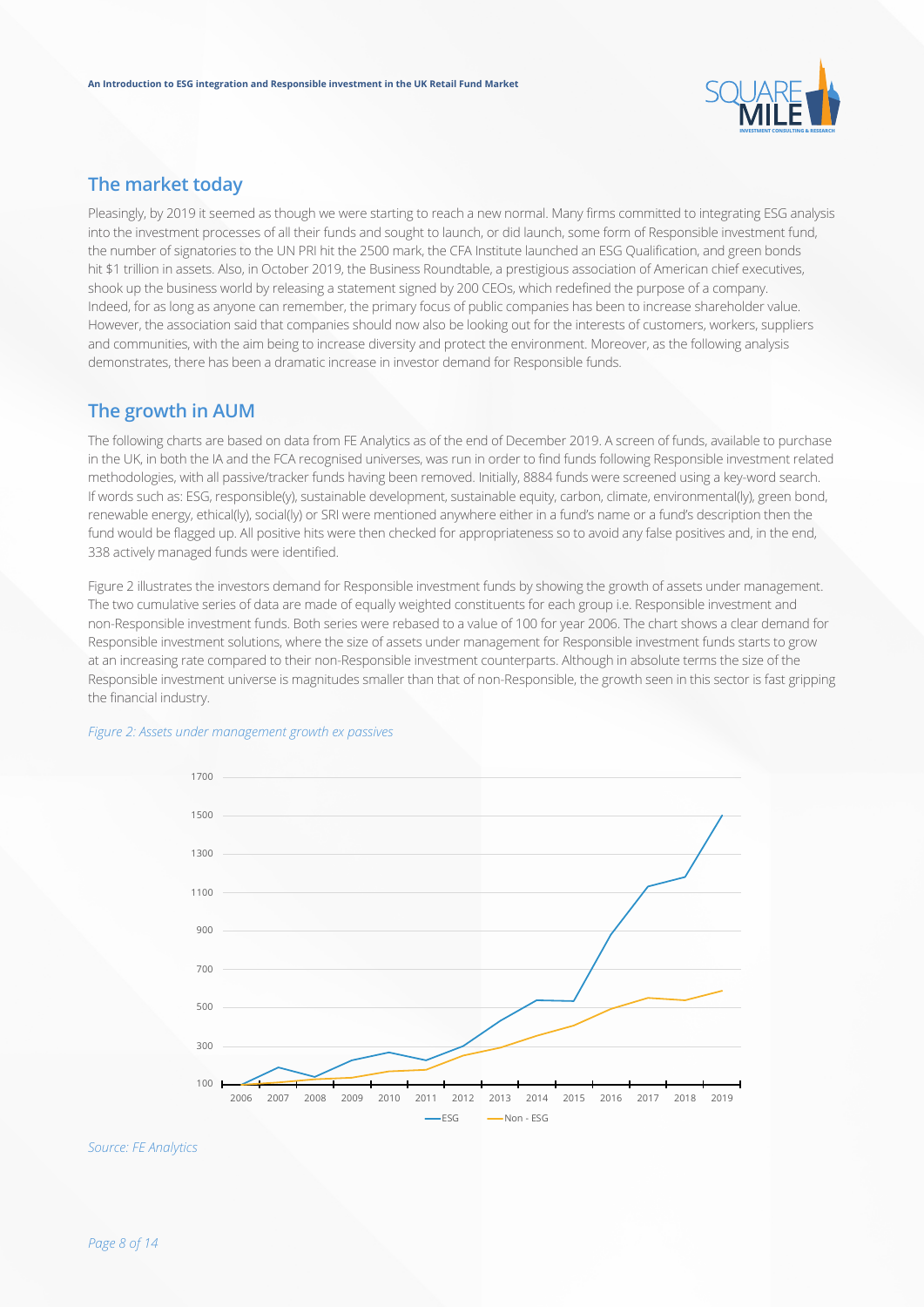

Figure 3, meanwhile, shows the average number of funds launched in each consecutive calendar year since 1993. The average number of funds launched per year with some relationship to Responsible investment has increased from 3 in the 1990s to 20 in the 2010s. However, in the last 3 years alone the average number of launches rose to 34 funds.





#### *Source: FE Analytics*

The strength of this trend is made even clearer when the number of Responsible investment fund launches are normalised to a total number of funds launched that year, which is shown in the Figure 4, below.



#### *Figure 4: Total Number of Responsible funds*

*Source: FE Analytics*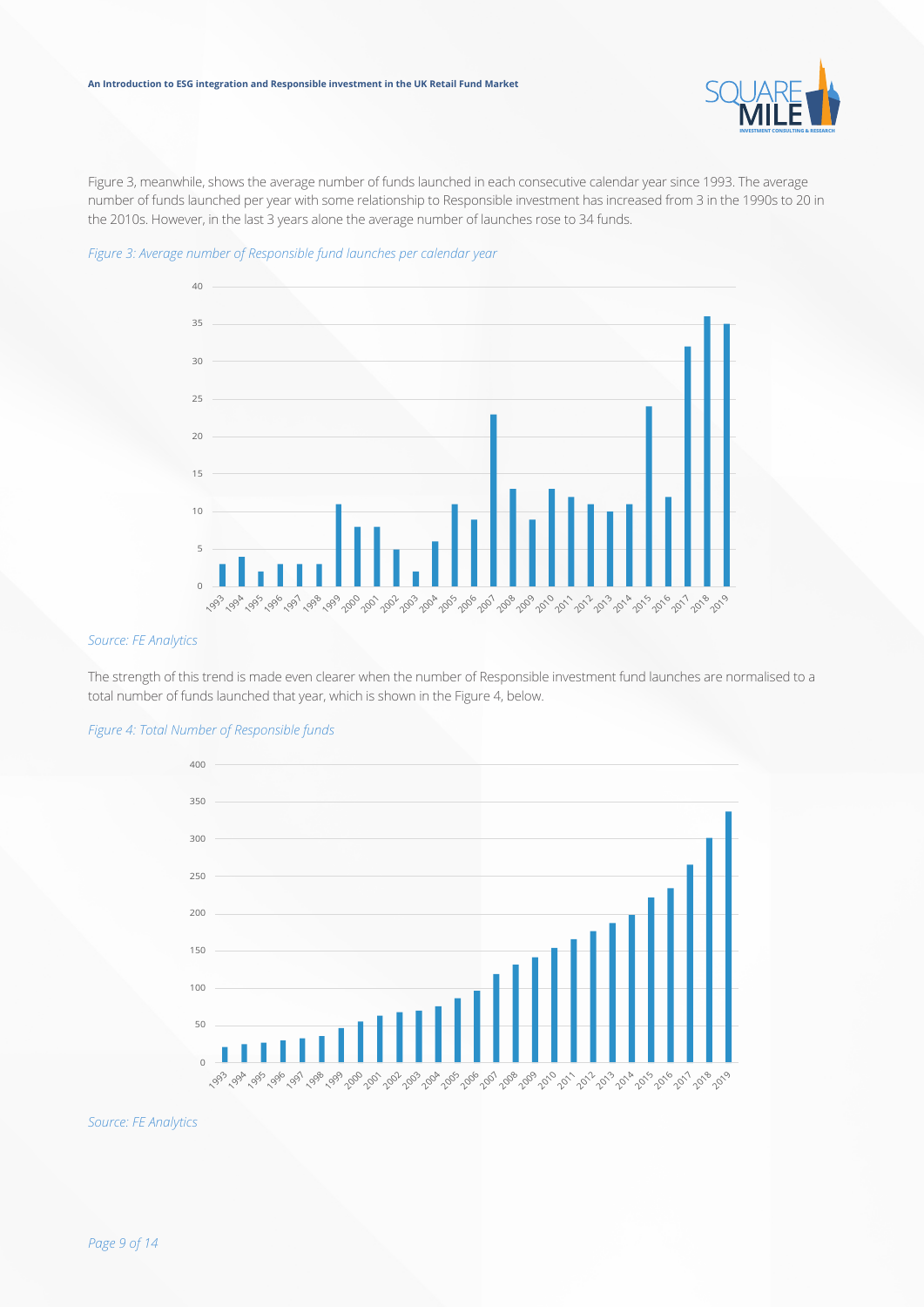

## **The proposed Suitability Requirement**

The European Commission's Action Plan on Sustainable Finance in 2018 led to a raft of EU proposals on legislation to help embed ESG issues into the governance standards across the finance sector. These proposals will have a material impact on certain components of the EU Financial Service regulatory framework, especially as the EU believes that the asset management sector is crucial to the advancement of its ESG agenda. The most recent proposal are the changes pursuant to Article 25 of MiFID II, with European Commission currently seeking to amend Delegated Regulations to Articles 2, 52 and 54, which covers the provision of investment advice and suitability.

Given the election of a Conservative Government in the UK in December 2019, with a clear majority and therefore a mandate to deliver Brexit, there has been speculation that these regulations may not be introduced in the UK. However, many informed commentators believe that, even with Brexit, this regulation will still apply because the UK regulator wishes to maintain regulatory equivalence for a period of time. In addition, asset managers globally are keen to have regulatory consistency on this important issue. It is therefore imperative that both advisers and asset managers prepare for the introduction of some form of this requirement in the early part of 2021.

## **What does this mean for Advisers?**

At the time of writing this paper the exact requirements had not been released. However, there is guidance that we can draw upon gathered from the various leaks and consultation papers. According to the aforementioned, companies completing a suitability review will need to complete assessments along the following lines;

- **•** The adviser should disclose, where appropriate, information on the ESG characteristics of each individual financial product under consideration, before finalising recommendations.
- **•** Companies providing portfolio management services will be required to explain how the client's ESG preferences were accounted for in the selection of holdings for a portfolio.
- **•** Companies will need to explain how the client's ESG preferences were considered in the financial advice process.

Therefore, whilst not finalised, there are very strong indications that a review of the current processes in place will be required, which will lead to the need for staff training and changes to the review of client materials. Do not panic, there is still time. However, we would encourage you to begin a review of client material, your current approach and the solution offered in order to understand what may need to be changed or adapted.

## **What we are doing at Square Mile**

Given how subjective this area can become and all the confusion in the market, there is often the issue of how best to match a fund to a client's needs. To help with this and hopefully provide some clarity, Square Mile has launched two separate initiatives; ESG Assessments which are applied at both fund and company level and Responsible ratings which are awarded to funds that are managed using some form of Responsible investment mandate.

## **The ESG research process and assessments**

As alluded to at the start of this paper, the consideration of ESG factors is of growing importance in asset management, with successful approaches increasingly being used to great advantage both to enhance returns and, perhaps more importantly, to understand and manage risk. Furthermore, the consideration and integration of ESG factors is of interest to a growing number of investors and so to enable investors to better understand how their investments are managed, Square Mile has developed an approach to analysing and articulating the various approaches to ESG integration that inform the investment processes of the funds that we rate.

Our research team analyses ESG integration at two levels for each of the funds that we rate.

Firstly, at the company level we seek to understand if and how an asset manager integrates the consideration of ESG factors in its investment processes. We assess the policy, resources, monitoring and assessment of ESG factors, risk management, engagement and voting practices. We want to know to what extent these are applied consistently across the business and its investment processes, or whether its left to individual teams and managers to determine their own approach.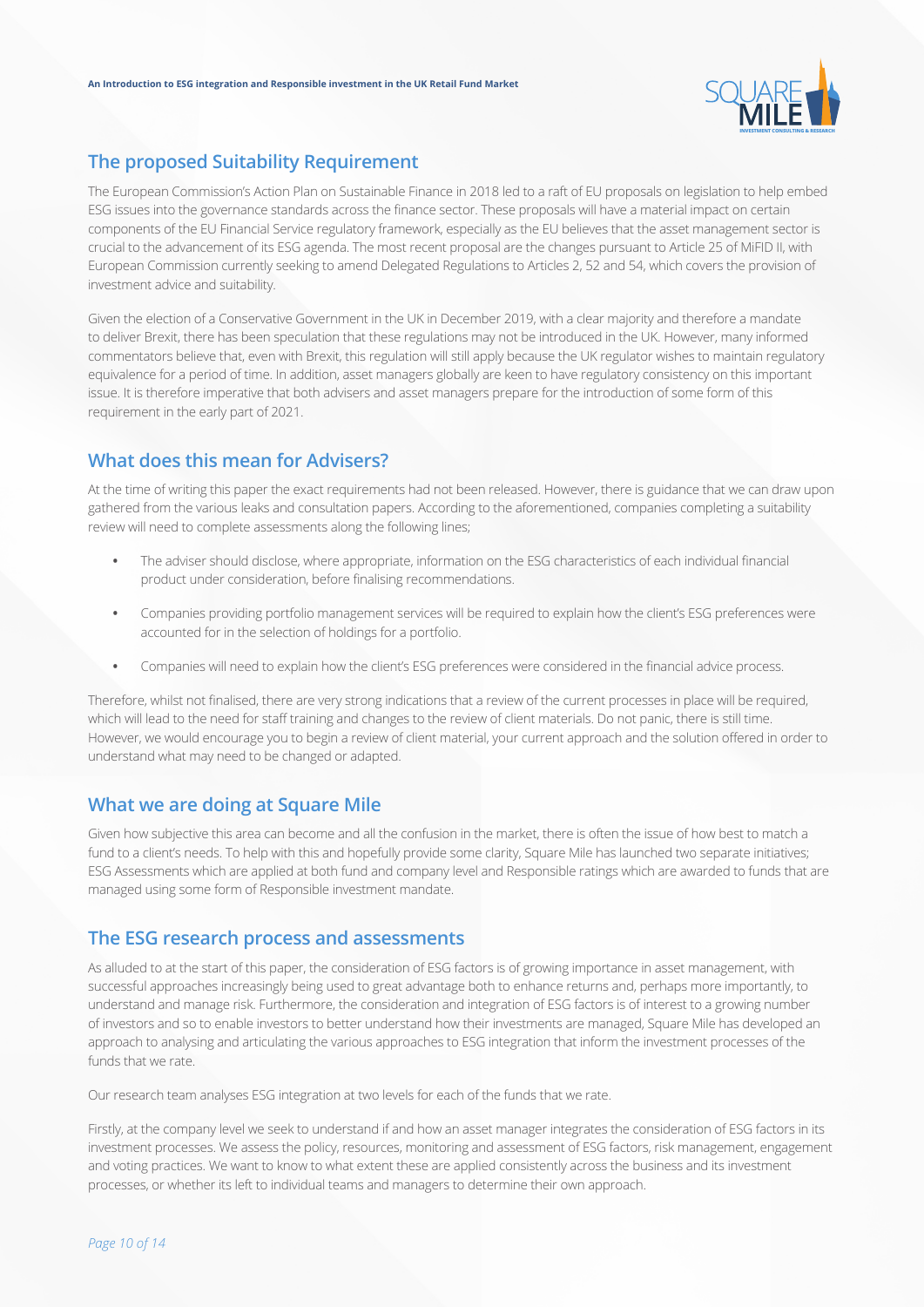#### **An Introduction to ESG integration and Responsible investment in the UK Retail Fund Market**



Secondly, at the individual fund level we seek to understand if and how ESG factors are considered in the management of individual funds. We assess how ESG factors are used as an input into the process, which factors are considered, how they impact the research, portfolio construction and risk management processes.

This is a qualitative assessment. Every company and fund is different, and we assess each on its own merits. We use primary data, sourcing it directly from the companies and managers involved and seek evidence to support the assessment. We then overlay this with our experience and expertise as analysts in order to cut through the terminology and make sense of the facts.

We grade each company and fund on a scale of 0 to 3, in accordance with the definitions below. The choice of a scale of 0 to 3, rather than 1 to 4, was quite intentional, as a score of 0 sends a very strong message to both fund managers and fund buyers alike. These scores are not necessarily linear.

#### **Company level ESG Integration**

| $\Omega$       | The company does not have an explicit, or discernible approach to, the consideration of ESG factors.                                                                                           |
|----------------|------------------------------------------------------------------------------------------------------------------------------------------------------------------------------------------------|
| $0+$           | The company has begun work to identify the methodology to be used for introducing ESG factors.                                                                                                 |
|                | The company has some, but limited, consideration of ESG factors across some of its investment teams but these are<br>not a formal part of its investment process.                              |
| $1+$           | The company has made ESG factors available to the investment teams as an input to their analysis, but they are not<br>compelled to consider that as a factor when making investment decisions. |
| $\overline{2}$ | ESG factors are considered formally but are not instrumental within all of the company's investment processes.                                                                                 |
| $2+1$          | Demonstrable steps are being taken to fully integrate ESG factors into all of the company's investment processes.                                                                              |
| 3              | ESG factors are fully integrated and are instrumental to the company's investment processes.                                                                                                   |

#### **Fund level ESG Integration**

| $\overline{0}$ | There is no discernible approach to, or consideration of ESG factors in the fund's investment process.                                                                     |
|----------------|----------------------------------------------------------------------------------------------------------------------------------------------------------------------------|
| $0+$           | The fund manager has begun to evaluate how they may incorporate ESG into their investment process.                                                                         |
|                | ESG factors may be considered by the fund's manager as an input into their analysis but are not a formal part of the<br>investment process.                                |
| $1+$           | ESG factors are available to the fund managers as an input to their analysis, but they are not compelled to consider<br>them as a factor when making investment decisions. |
|                | ESG factors are actively considered by the fund's manager as an important part of the investment process, but do<br>not drive the final investment decision.               |
| $2+$           | The manager is taking demonstrable steps to fully integrate ESG into the management of the strategy.                                                                       |
| 3              | ESG factors are fully integrated and are instrumental to the management of this strategy.                                                                                  |

## **Square Mile's Responsible ratings**

At Square Mile, we recognise that not all of the benefits of investment have to be monetary and realise that an ever-growing number of investors are seeking funds that have a dual objective of positive financial returns and the ability to contribute to a positive outcome for society and/or the environment.

An example of this could be the performance objective of the Square Mile Responsibly AA rated Threadneedle UK Social Bond fund, which is as follows: "To at least match the performance of the benchmark, the ICE BoA ML Sterling Non Gilts 1-10 Year index over the long term (which we consider to be at least 5 years), whilst providing better social outcomes."

However, finding funds that meet these objectives is not necessarily straightforward. It is for this reason that we have looked to complement our existing ratings process by introducing Responsible ratings, which should help advisers identify funds that can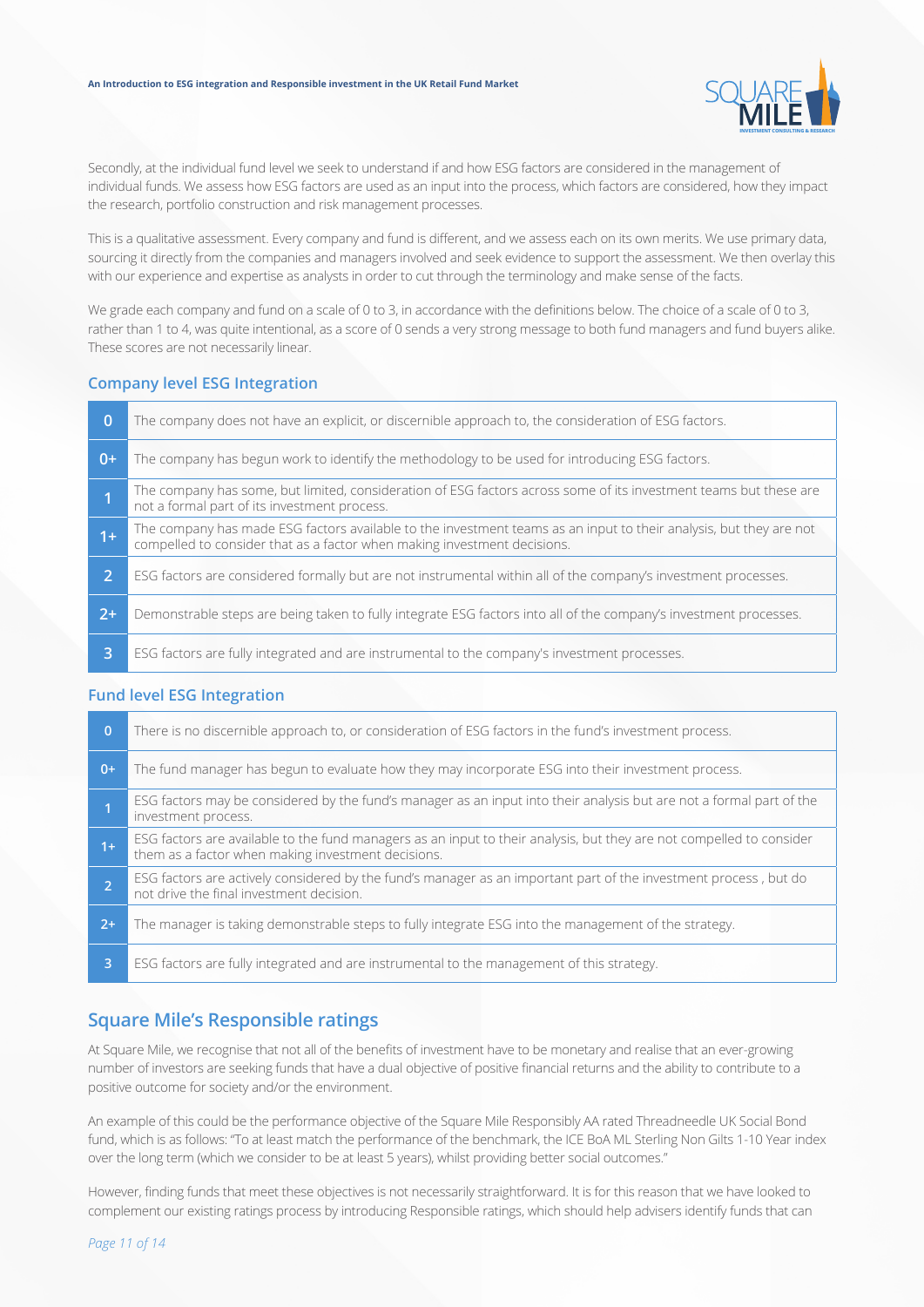

fulfill their client's aim to invest in funds that have a positive impact on both their own financial wellbeing and on the wellbeing of the world around them. We would note that our Responsible ratings are also in line with the IA's framework that was recently issued to provide guidance on the language in this area to make it as easy as possible for advisers to interpret.

These ratings denote a fund that is best in class in its area and fall into one of these three broad categories outlined previously:

- **1. Exclusion:** excluding companies or other entities which have a negative impact on society or the environment.
- **2. Sustainability**: rewarding and encouraging positive change and leaders in sustainability.
- **3. Impact**: inclusion of entities which have a positive impact on society or the environment.

The Responsible ratings are an evolution of our existing ratings methodology and are fully integrated into our research team's process. We do not believe that Responsible investments should be viewed separately from more 'mainstream' funds, therefore Responsibly rated funds undergo the same robust assessment process that we apply to every other fund in our Academy.

We assess each and every fund that we look at against the outcome that the manager articulates that they are seeking to achieve, and we expect the funds qualifying for a Responsible rating to have many of the same characteristics we expect from all of the funds that we recommend to our clients. This includes a clearly articulated philosophy that looks to exploit identified inefficiencies, a proven and repeatable process, a sound management team, an environment conducive to meeting the fund's objectives, solid portfolio construction, a stringent risk management framework and a cost which fairly reflects all of these other considerations.

For a fund to achieve a Responsible rating we would expect it to offer a result that, whilst not always measurable by traditional means, meets the Responsible investment aspiration of the client, in addition to its financial goals. This could come in many forms but should largely fall within the three categories of responsible funds that we have identified above.

We are aware that the usual ways of measuring funds may need to be adapted in some cases, for example, benchmarks may be less relevant and risks may be different from similar funds not employing an overly responsible approach. We will assess each and every fund on a case-by-case basis, gaining a thorough understanding of the fund's responsible outcomes and its ability to deliver these. Whilst we view ESG factors as a separate assessment, it is undoubted that they are often a valuable input in helping to frame our understanding of the fund manager's approach to Responsible investment.

In summary, the Responsible ratings enable our analysts to recognise and acknowledge the potential of these funds to deliver more than financial returns by assessing the ability of such funds to meet both their financial and positive societal and/or environmental outcomes. The Responsible ratings run along the same scale as our standard ratings, with gradations that express our confidence in a manager's ability to meet their objectives. The only difference between the two scales is that responsibly rated funds will have a responsible outcome or target incorporated into their objectives or mandate, and our expression of confidence is in the manager's ability to meet both aspects of their objectives.



Assigned to funds in which we have the greatest confidence that the fund over an investment cycle will meet its stated objectives.

Assigned to funds in which we have a high confidence that the fund over an investment cycle will meet its stated objectives.

Assigned to funds which we have confidence that the fund over an investment cycle will meet its stated objectives.





Some funds meet the highest standards in their fields, however, beyond this the funds cannot be readily differentiated between each other. An example would be passive funds. Such products will be assigned a recommended rating.

Funds which our researchers have identified as up and coming interesting propositions. However, the manager, their strategy or their process is new and has not been thoroughly tested in all market environments. As a result we are not in a position to provide a full fund rating. Instead we are producing a qualified rating to highlight the fund's potential but also recognise Square Mile's reservations.

*Page 12 of 14*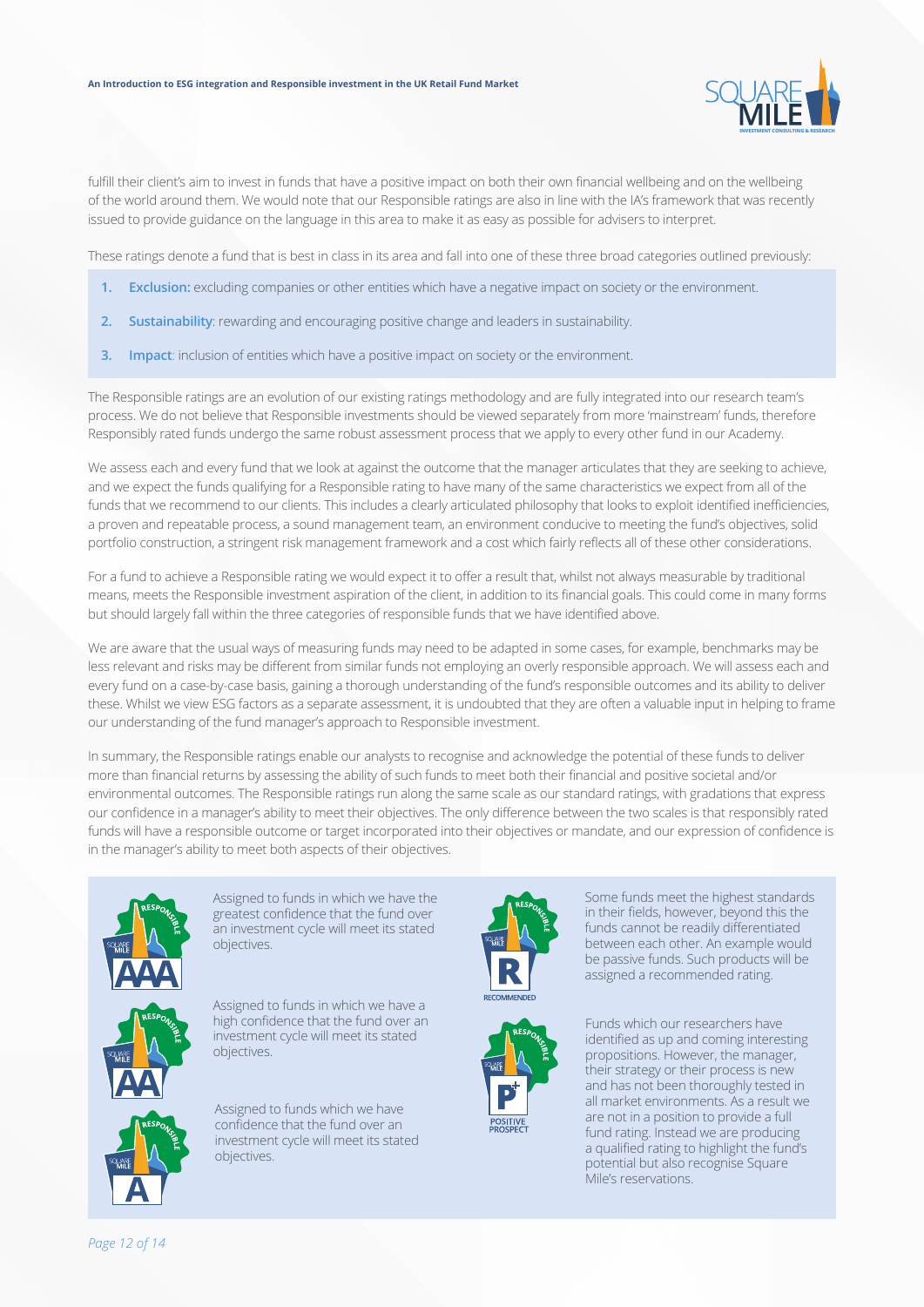

## **What is next?**

It is unclear how exactly the market will continue to evolve, as there are currently so many different approaches being employed and launched, at both a company and a fund level. Hopefully with the introduction of the new regulations, and within that, the taxonomy, there will come a greater understanding of terminology across the industry, and more consistency of thought applied to investment approaches and processes, as well as to the measurement of a fund's output.

Indeed, it seems likely that investors will become both more discerning and more demanding in their hunt for funds that truly meet the duality of their stated performance objectives in order to be sure that their investments are delivering positive performance for both them and for society and/or the environment. Consequently, advisers will have to be very certain of their clients' ESG or Responsible investment preferences, whilst asset management groups are going to have to be much clearer as to what exactly they mean when they label a UK equity fund as sustainable, for example. They will also have to provide much more clarity as to what investors could or should expect from a fund with sustainable or responsible objectives.

In terms of Square Mile's journey, we thought the best way to shine a light on what may come is to share with you what has happened since we launched the ESG Assessments and Responsible ratings in October 2019.

- **•** We have been contacted by a number of IFAs and other organisations seeking help in the development of a process through which they can encompass ESG into their centralised investment process. This work is still at an early stage but is progressing well.
- **•** We are in the throes of constructing portfolios for a number of clients, something which has been difficult due to the limitations placed upon the investment universe by the lack of available funds.
- **•** We have been asked to construct buy lists that only feature Responsible funds. Although possible, this is also proving to be rather challenging, as the number of funds available in this space is still limited, despite the pipeline of new launches growing at a significant rate.

There is, as you can see, no simple solution and we will all need to maintain a watchful eye on the regulations as they become available and the impact that they will have. However, this uncertainty is not an excuse to do nothing. Instead, we believe that it is very important to:

- **•** Begin discussions with clients both new and existing, as to what their ESG and/or Responsible investment preferences are.
- **•** Identify a partner or an information source you can work with to help you develop your ESG and/or Responsible investment offering.
- **•** Encourage all members of the business to begin to read up on this area as, given it is so dynamic, the more people monitoring developments the better.

We firmly believe that the impending regulations necessitating that advisers build an innate understanding of their clients' ESG preferences will be a defining moment in the journey of our industry. The importance of this regulation, which will require ESG factors to be a key part of all an adviser's client reviews and new business discussions, combined with the rise of consumer awareness and the political push, will make ESG factors integral to all discussions relating to financial products. In essence, the popularity of the integration of ESG analysis and Responsible funds reflects an inflection point for the industry. Indeed, we think it may well be the case that in 3 to 5 years' time, the integration of ESG analysis will have become hygiene in asset management processes, that Responsible funds will have become the primary money takers and that the current 'mainstream' funds will have become niche. This may seem far-fetched, but when one considers the speed at which ESG and Responsible investment have taken hold, it seems unlikely that the focus on this area is going to diminish any time soon. We would encourage you to embrace this seismic change, if not you may well fall victim to the transition.

We would welcome the opportunity to share our thoughts on a pragmatic solution to the incoming regulations with you.